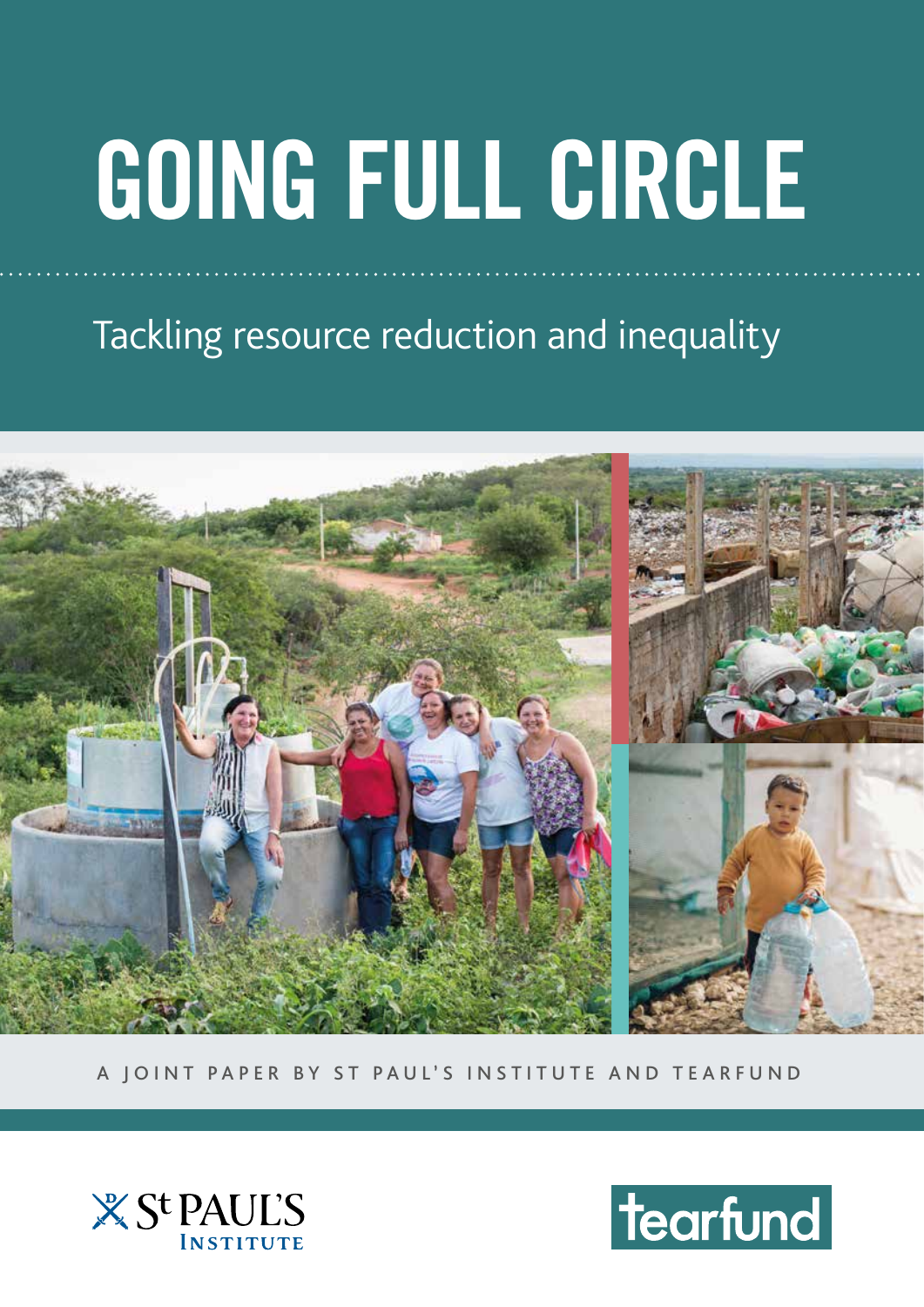### **GOING FULL CIRCLE**

#### **Tackling resource reduction and inequality**

Authors: Barbara Ridpath, Julia Kendal and Robert Gordon

Particular thanks to Dr Irene Guijt, Head of Research, Oxfam GB for her introduction.

Thanks to Richard Gower and Joanne Green at Tearfund for their input.

We would especially like to thank everyone who participated in the roundtables and the public event that were a part of this series and gave rise to this report.

Design: Wingfinger Graphics

Cover photos *(clockwise from left)*: Eleanor Bentall/Tearfund; ditto; David Cavan/Tearfund

© Tearfund 2017

#### **St Paul's Institute**

The Chapter House, St Paul's Churchyard, London, EC4M 8AD, United Kingdom **T** +44 (0)20 7246 8339 **E** institute@stpaulscathedral.org.uk **W** www.stpaulsinstitute.org.uk

#### **Tearfund**

100 Church Road, Teddington, TW11 8QE, United Kingdom **T** +44 (0)20 8977 9144 **E** publications@tearfund.org

Tearfund is a Christian relief and development agency building a global network of local churches to help eradicate poverty.

For further information, email: team.publicpolicy@tearfund.org

Tearfund publications on the sustainable economy are available at: tearfund.org/circular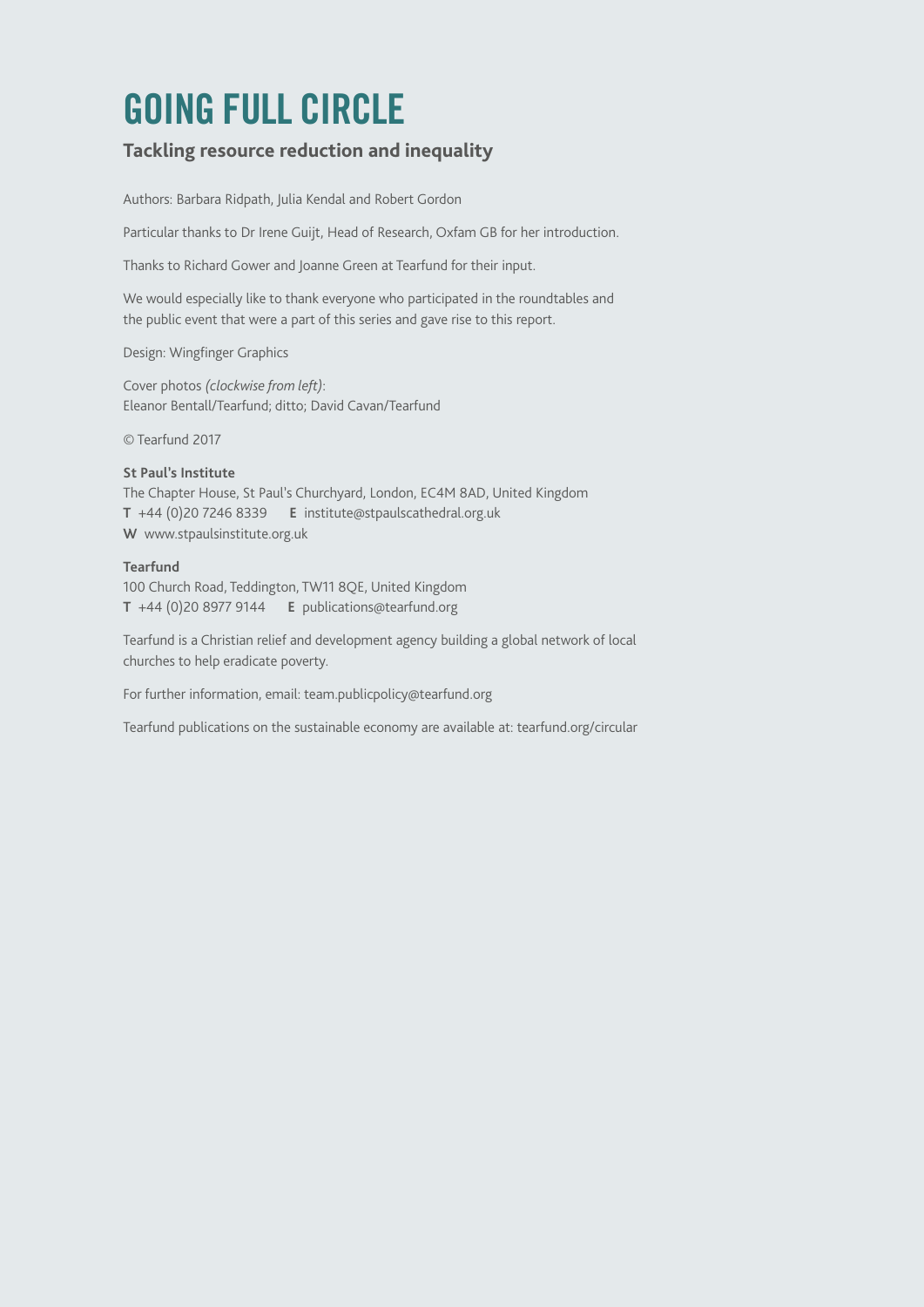### **PREFACE**

#### **By Barbara Ridpath, Director of St Paul's Institute**

To prosper in the future, we all need to rethink our economic system so that it encourages us to minimise – not maximise – our use of scarce resources, the creation of waste, and our impact on climate change. At the same time, we need to do this in a way that permits people throughout the world to thrive, with all their basic human needs met. Over the course of 2016 our joint programme with Tearfund brought together representatives from a number of prominent organisations working across the circular economy, sustainable investment and global development. Through this, we learned that there are many concerned groups focusing on poverty alleviation, or lowering resource use, or combating climate change. However, progress in one area often comes at the expense of another; lifting countries out of poverty can have significantly damaging effects on climate change as communities consume more fossil fuels. Meeting basic human needs can sometimes also come at the cost of deforestation. In addition, many programmes fail to consider the incentives that might make the business community change its behaviour.

Without being so naïve as to presume we have found a universal solution, it appears that the concept of the circular economy may be a new way of thinking about economic production that uses resources more efficiently while still permitting the private sector to prosper. This publication aims to spread the word about this concept more broadly than has been the case to date, though there has been much good work done already by the Ellen MacArthur Foundation, McKinsey & Company and many others. Most of all, we seek to encourage people working in these areas to consider issues of inequality and sustainability together, rather than separately.

The critical element is that this concept of the circular economy, which at its best can decouple economic growth from resource consumption, continues to be mindful of the ongoing need to raise material well-being for a significant percentage of the world's population. Trying to consider both these elements together is what an economist would consider as managing under constraints. More poetically, it has been said that 'The test of a first-rate intelligence is the ability to hold two opposed ideas in the mind at the same time, and still retain the ability to function'.<sup>1</sup>

However difficult, it is vitally important to seek to attain several different objectives simultaneously. One way to approach these constraints is to step away from the market concept of enlightened selfinterest, and consider instead a common-good approach to the economic decisions we make. Take the car industry as one example. If we make cars that can be continually re-engineered as technology advances, we get more value from the material and labour values in those vehicles. However, we may put out of business many scrapyards and garages whose job it has been to salvage or repair cars. Indeed, looking at the way poorer countries treat and recycle materials can help inform how to do so more effectively in wealthier regions.

Our intention is for this to be a starting point for further discussion, research and practice. I hope this publication will both inform and help you to begin to think differently about how our economy can prosper and create value for all.

<sup>1</sup> [Scott Fitzgerald](https://en.wikiquote.org/wiki/F._Scott_Fitzgerald) F (February 1936) ['The Crack-Up'](http://www.esquire.com/features/the-crack-up), *Esquire Magazine*.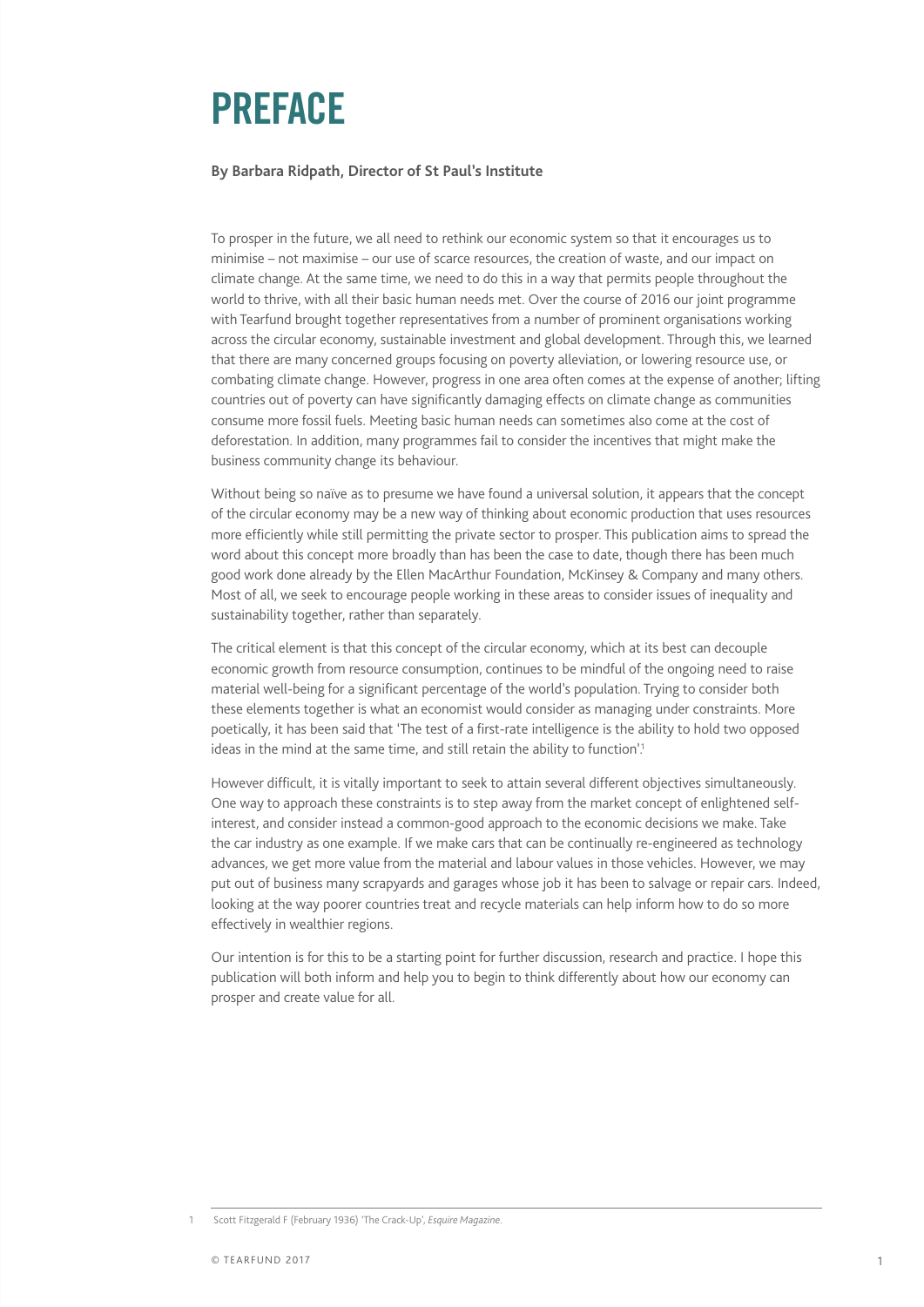### **CONTENTS**

| <b>INTRODUCTION: WHY STUBBORNLY HIGH LEVELS</b> |
|-------------------------------------------------|
| OF INEQUALITY MATTER                            |

### **1 WHAT DOES A FAIR ECONOMY LOOK LIKE?**. . <sup>6</sup>

### **2 MOVING FORWARD: THE LEADING EDGE**. . <sup>9</sup>

| Key opportunities and questions for |
|-------------------------------------|
|                                     |
|                                     |
|                                     |
|                                     |
|                                     |

### **3 CONCLUSION: WIDENING THE CIRCLE**. . <sup>11</sup>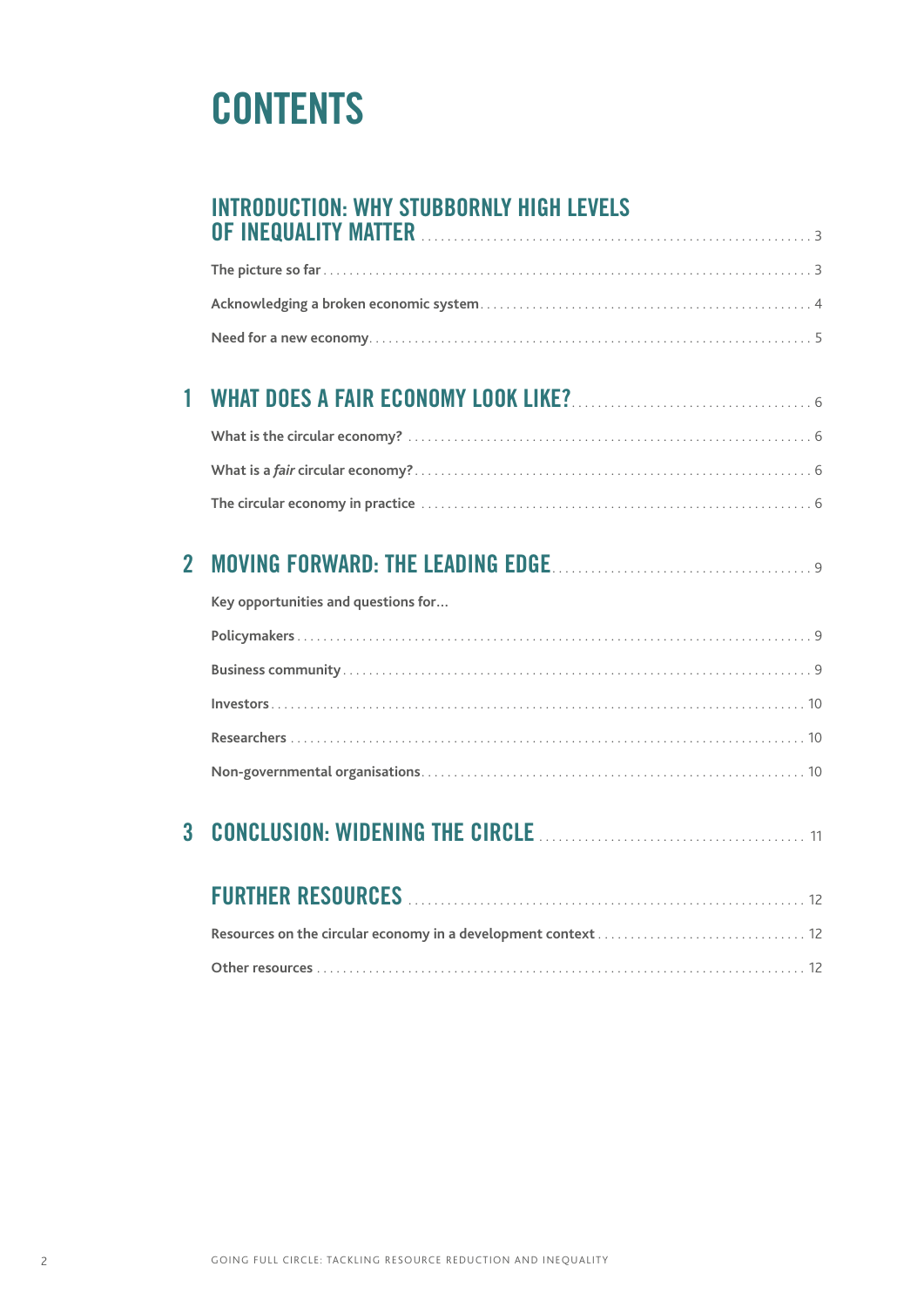### **INTRODUCTION: WHY STUBBORNLY HIGH LEVELS OF INEQUALITY MATTER<sup>2</sup>**

#### **By Dr Irene Guijt, Head of Research at Oxfam GB**

Decades-long development efforts to reduce poverty have seen some important gains, and since 1990, nearly 1.1 billion people have been lifted out of extreme poverty.<sup>3</sup> However, justifiable pride in this achievement must be tempered by pessimism about inequality, with the IMF asserting in 2017 that 'despite sustained economic growth and rapid poverty reductions, income inequality remains stubbornly high in many low-income developing countries'.4

#### **The picture so far**

Since 1990, nearly 1.1 billion people have escaped extreme poverty. Between 2012 and 2013 alone, around 100 million people moved out of extreme poverty. However, in 2013 (the year for which the most comprehensive global data is available), one in ten people (767 million) was still living below the poverty line.

Income inequality is not the only problem. Wealth inequality – the unequal distribution of assets – is a critical obstacle in the struggle to end global poverty. Estimates suggest that if action had been taken to reduce the gap between rich and poor, then 700 million more people could have escaped poverty to live above this most minimal of levels.<sup>5</sup> The accumulation

#### **JUST EIGHT MEN OWN THE SAME WEALTH AS THE 3.6 BILLION PEOPLE WHO MAKE UP THE POOREST HALF OF HUMANITY**

of modest assets, especially agricultural assets such as land and livestock, is one of the most important means of escaping poverty. They are also critical in enabling people living in poverty to withstand financial shocks, such as an unexpected medical bill. However, estimates from Credit Suisse find that collectively the poorest 50 per cent of people own less than a quarter of one per cent of global net wealth.<sup>6</sup>

Over the past four years, Oxfam has been tracking the extent of global wealth inequality. In 2014, the situation was extremely concerning, with the richest 85 people having the same wealth as the poorest 3.5 billion. By 2015, that number had fallen to 80 people, spiralling down to only 62 in 2016. In 2017 just eight men own the same wealth as the 3.6 billion people who make up the poorest half of humanity. Extreme inequalities are evident in many shocking forms:

- <sup>n</sup> Since 2015, the richest one per cent has owned more wealth than the rest of the planet. Yet life for the world's poorest people remains brutally hard.<sup>7</sup>
- Between 1988 and 2011, the income of the poorest ten per cent increased by just \$65, while that of the richest one per cent grew by  $$11,800 - 182$  times as much.<sup>8</sup>

<sup>2</sup> These reflections draw largely on the Oxfam GB reports, *An economy for the 99%* (D Hardoon 2017) and *An economy that works for women: achieving women's economic empowerment in an increasingly unequal world* (F Rhodes et al 2017).

<sup>3</sup> Defined by the World Bank as earning more than US\$1.90 per person per day.

<sup>4</sup> Peralta-Alva A et al (2017) *Macro-structural policies and income inequality in low-income developing countries*, International Monetary Fund Staff Discussion Note.

<sup>5</sup> Hoy and Samman (2015) estimate that poverty rates could have been as low as 5.6 per cent in 2010. Fewer than 400 million people would have remained in poverty in 2010 under this scenario, 700 million less than the 1.1 billion who were in extreme poverty in 2010.

<sup>6</sup> Credit Suisse (2016) *Global Wealth Databook*, available at [www.credit-suisse.com.](http://www.credit-suisse.com)

<sup>7</sup> Ibid.

<sup>8</sup> Hardoon D et al (2016) *An economy for the 1%*, Oxfam, available at [www.oxfam.org/en/research/economy-1](http://www.oxfam.org/en/research/economy-1)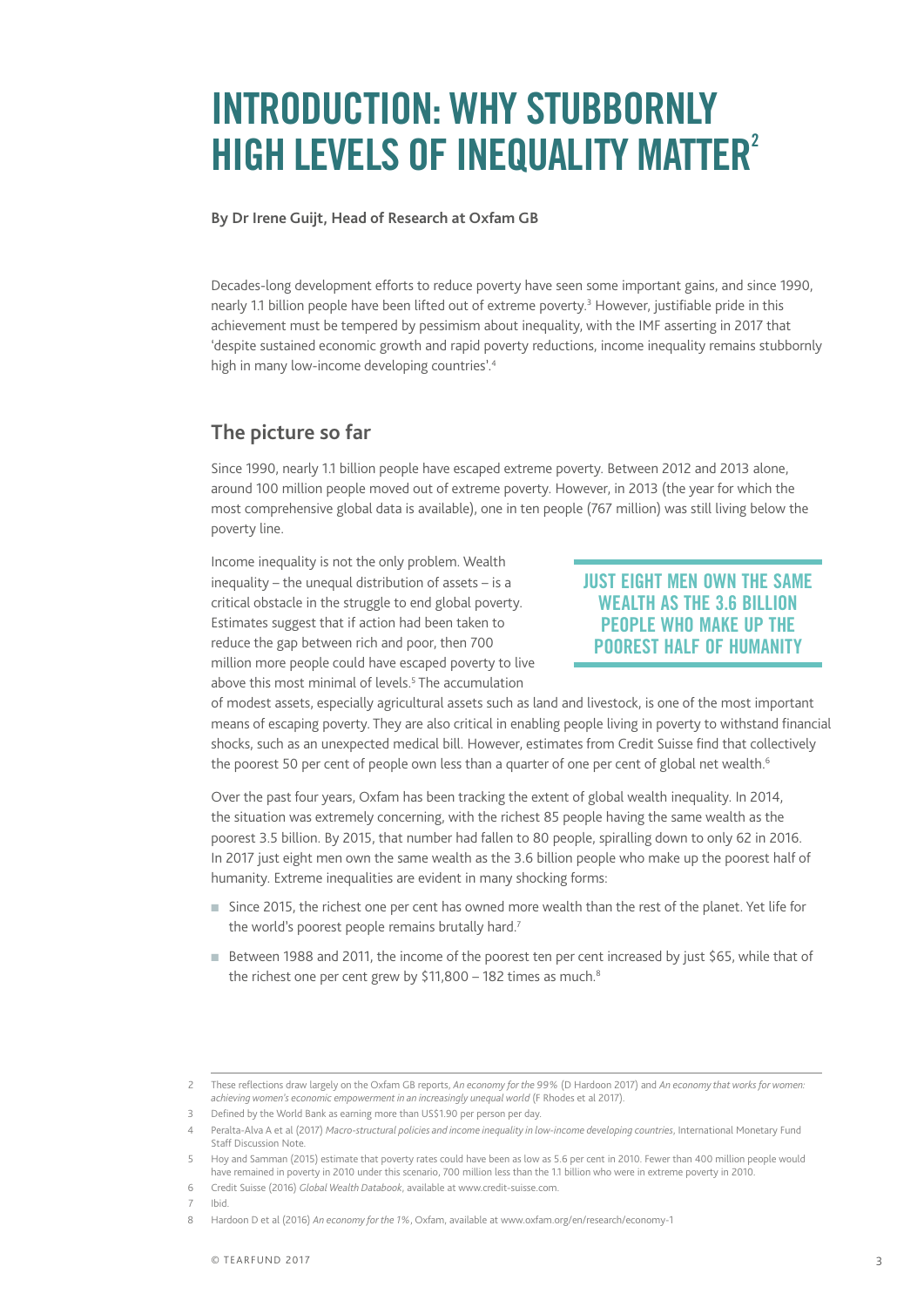n In the UK, unfettered pay ratios mean that the average pay of FTSE 100 chief executives is 129 times greater than that of the average employee and equivalent to the earnings of 10,000 people working in garment factories in Bangladesh.<sup>9</sup>

Inequality is unequally experienced, with women still more likely than men to live in poverty. Across the world, women consistently earn less than men and are concentrated in the lowest-paid and least secure forms of work. Globally, the average gender pay gap is 23 per cent and 700 million fewer women than men are in paid work. The World Economic Forum has warned that instead of improving in 2016, gender inequality in the economy reverted to where it stood in 2008.<sup>10</sup>

This huge and growing gap between the super-rich and the rest presents a grim picture – with shocking consequences for hundreds of millions trapped in poverty – fracturing societies and undermining democracy. So what is needed?

#### **Acknowledging a broken economic system**

Inequality is about a broken economic system. For example, unpaid care work is neither seen nor counted, with women carrying out between two and ten times more unpaid care work than men worldwide. This is worth \$10 trillion to the global economy each year,<sup>11</sup> equivalent to more than an eighth of the world's entire GDP, and more than the combined GDPs of India, Japan and Brazil.12 And crucially, the environment is too often considered collateral damage.

Our current economic system is based on deeply flawed assumptions. This is evident in policies that seem to assume the earth is capable of providing inexhaustible resources for the economy. The majority of environmental inputs, like water, are external to the economy. They do not feature in the profit and loss of a corporation, or in a country's GDP. This means natural resources are often perceived as having no cost. We ignore planetary limits at our collective peril. For more than 40 years, the demand on nature from human activity has been greater than the earth's capacity to regenerate resources. We have been cutting down trees faster than they mature and catching more fish than the oceans can replenish. It now takes the planet one year and six months to replace the stocks of renewable resources that humanity uses each year.<sup>13</sup>

Sustainability and inequality are deeply intertwined. The benefits of GDP growth accrue in large part to those who are already wealthy, but its hidden costs are typically borne by the poorest. The cost of exploitative resource use often goes unseen. Much economic growth relies either on the input of natural resources or on natural systems to process waste. But many environmental inputs and outputs do not appear in company or national accounts, so the state of resources can be completely ignored and are seen as free and costless inputs.

**OUR CURRENT ECONOMIC SYSTEM IS BASED ON DEEPLY FLAWED ASSUMPTIONS. THIS IS EVIDENT IN POLICIES THAT SEEM TO ASSUME THE EARTH IS CAPABLE OF PROVIDING INEXHAUSTIBLE RESOURCES FOR THE ECONOMY**

<sup>9</sup> Hardoon D (2017) op. cit. Calculations from Ergon Associates using CEO pay data from the High Pay Centre and the minimum wage of a Bangladeshi worker plus typical benefits packages offered to workers.

<sup>10</sup> Rhodes F et al (2017) *An economy that works for women. Achieving women's economic empowerment in an increasingly unequal world*, Oxfam GB.

<sup>11</sup> McKinsey & Company (2015) *The power of parity*, available at [www.mckinsey.com](http://www.mckinsey.com).

<sup>12</sup> The CIA *World Factbook* calculates the world's GDP for 2015 as \$75.73 trillion (official exchange rate); the annual GDP of India as \$2.251 trillion; Japan as \$4.73 trillion; and Brazil as \$1.77 trillion in 2015, together totalling \$8.751 trillion, (all official exchange rate), accessed from [www.cia.gov/library/Publications/the-world-factbook/rankorder/2001rank.html](https://www.cia.gov/library/Publications/the-world-factbook/rankorder/2001rank.html) on 17 February 2017.

<sup>13</sup> United Nations (2012) *Defining a New Economic Paradigm: The Report of the High-Level Meeting on Wellbeing and Happiness*, p 47, available at <https://sustainabledevelopment.un.org>.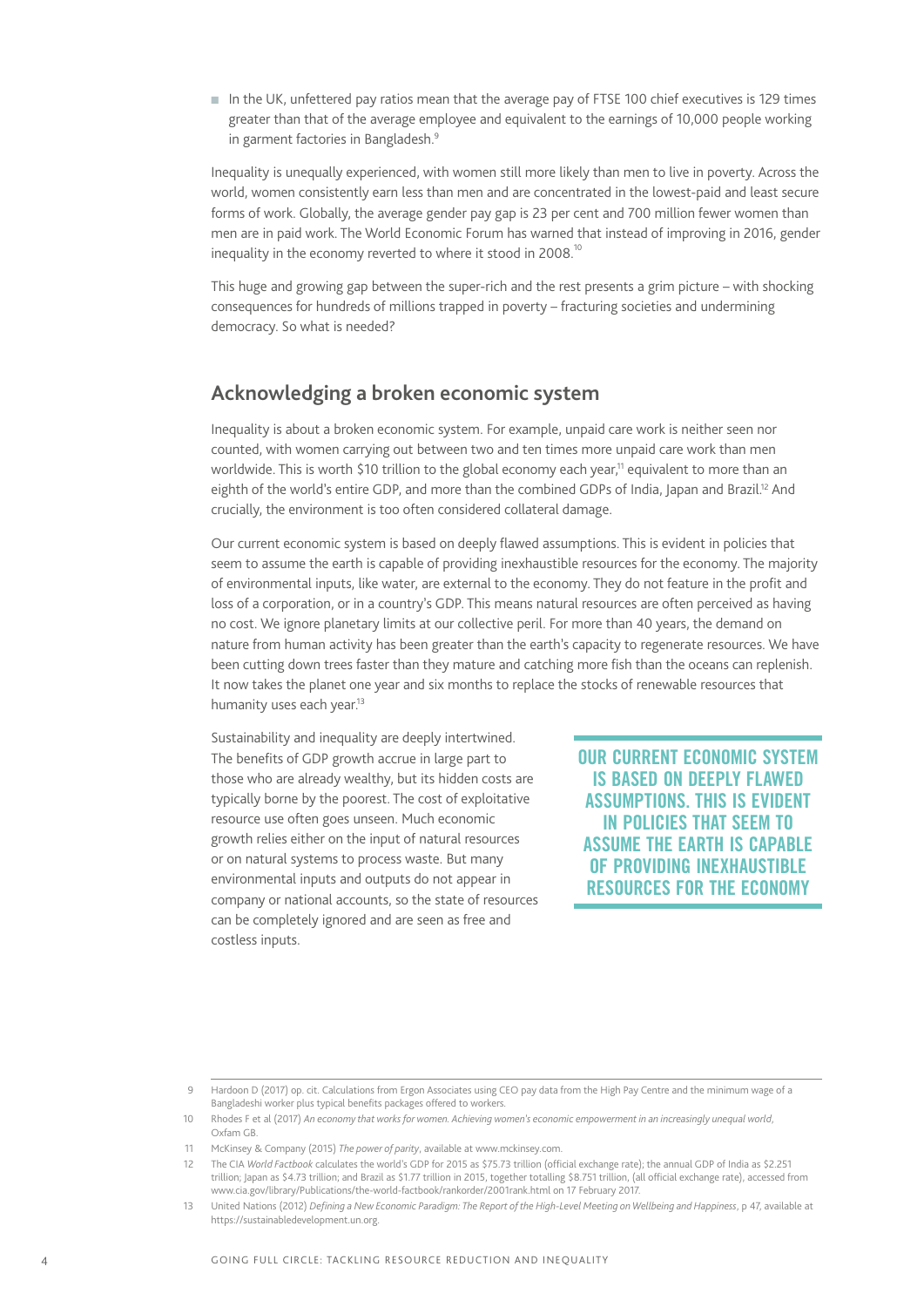Climate change illustrates how this exploitative resource use affects the poorest. Estimates show that the richest 10 per cent of the global population are responsible for 50 per cent of total emissions, yet the poorest communities face the worst consequences.<sup>14</sup> Changing weather patterns that create drought and floods affect the ecosystems on which those living in extreme poverty depend, triggering deterioration or loss of livelihood for those who have no alternatives. Inequality itself can even increase carbon emissions, due to an increased appetite for growth and further consumption.

#### **Need for a new economy**

We need a different type of economy, one that is no longer based on false assumptions. Any pathway towards a fair and sustainable future will require governments to take responsibility for their impact on the planet. Businesses are key players in a market economy, and when working to the benefit of all, they can be vital to building healthy and fair societies. Civil society is critical to move governments, businesses and society towards greater accountability on resource use and social justice.

**TRANSITIONING OUR ECONOMIES TOWARDS WIN-WINS FOR INEQUALITY AND SUSTAINABILITY WILL INVOLVE DIFFICULT DECISIONS AND TOUGH TRADE-OFFS. BUT IT IS FEASIBLE – IT IS A SIMPLE MATTER OF CHOICE**

None of this will change unless we start to value and measure what really matters. Calculating the impact on the planet – both positive and negative – of corporate and human activities will help to form and guide policies towards true progress for societies*.* Rather than aiming for growth above all – the current measure of economic success – national economies can adopt other metrics, such as the extent to which communities feel connected and welcome refugees; or citizens' access to green spaces. A national economy that values and measures these factors will favour policies that support such desirable outcomes. Metrics shape aspirations, behaviours and policies – and therefore must be chosen wisely.

Changing our economic system to benefit people with the least, and safeguarding planetary boundaries for future generations is no Utopia. Transitioning our economies towards win-wins for inequality and sustainability will involve difficult decisions and tough trade-offs. But it is feasible – it is a simple matter of choice.



Biodigester turning waste into gas for cooking and fertiliser for farming in northeast Brazil. Eleanor Bentall/Tearfund

<sup>14</sup> Gore T (2015) *Extreme Carbon Inequality: Why the Paris climate deal must put the poorest, lowest emitting and most vulnerable people first*, available at [www.oxfam.org/en/research/extreme-carbon-inequality](http://www.oxfam.org/en/research/extreme-carbon-inequality); Piketty T and Chancel L (2015) *Carbon and inequality: from Kyoto to Paris*, available at<http://piketty.pse.ens.fr/files/ChancelPiketty2015.pdf>.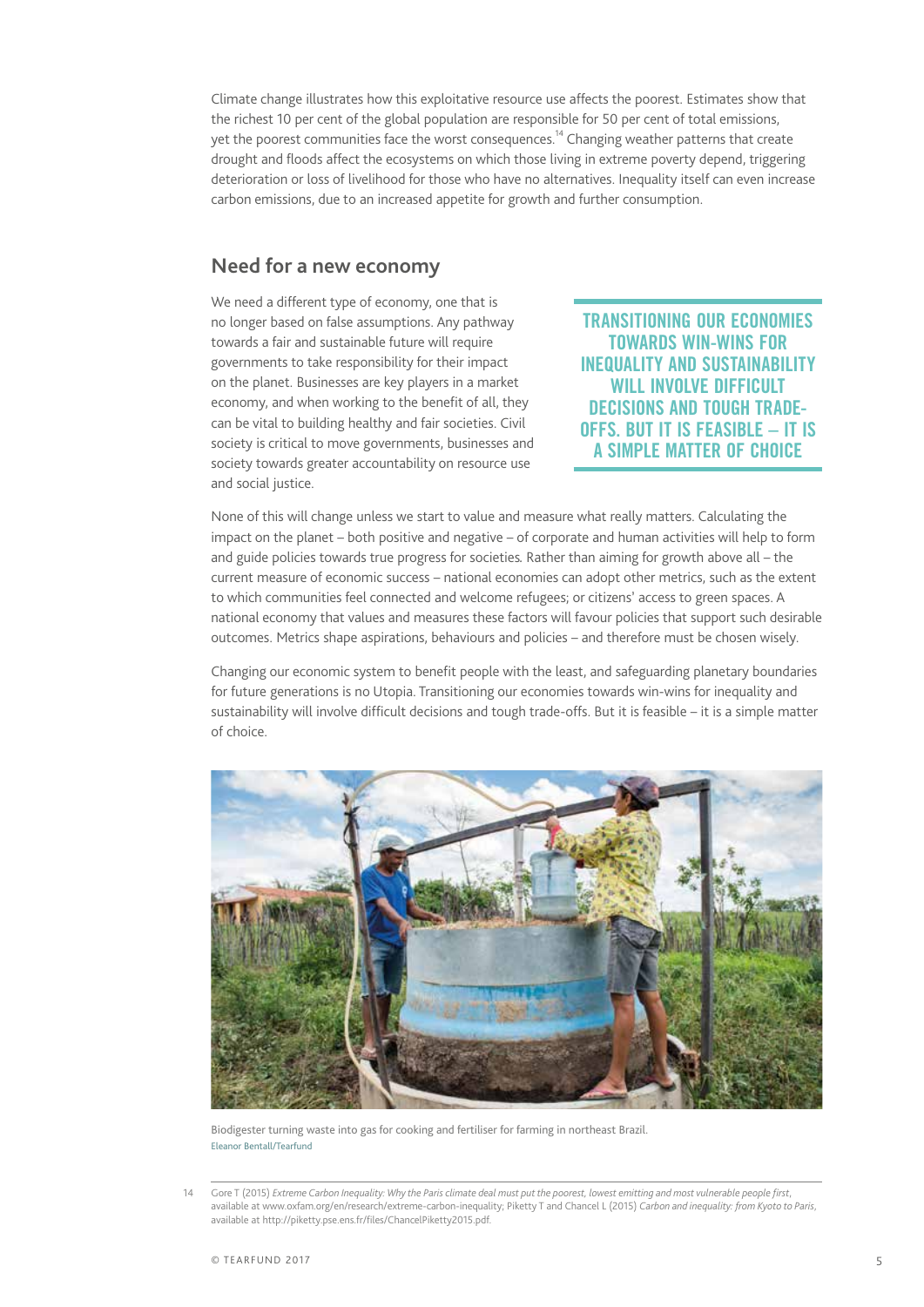# **1 WHAT DOES A FAIR ECONOMY LOOK LIKE?**

This new economy, one that benefits people and reduces inequality while safeguarding the natural environment, will take on a different shape: it will be circular.

#### **What is the circular economy?**

Our economy is primarily linear. A product – such as a mobile phone – is made, used and then discarded when it breaks or is no longer wanted. When a product is disposed of, all the resources (energy, water and materials) used to produce it are thrown away too. In Europe, on average, 95 per cent of a product's energy and material value is wasted in this way.<sup>15</sup>

A circular economy, by contrast, keeps resources in use for as long as possible. Waste and inefficiencies are eliminated at every stage. Products are designed to last as long as possible, then to be repaired or deconstructed. Items like cars and machinery are shared rather than left sitting idle between uses. The circular economy is better for the natural environment and rooted in it; nothing is wasted in the natural world.

#### **What is a** *fair* **circular economy?**

The linear economy pits development and environmental protection against each other. Economic growth and job creation are accompanied by greater resource consumption, pollution and environmental damage. This siloed approach situates economically, socially and environmentally sustainable development as a 'wicked problem<sup>16</sup> – difficult, if not impossible to solve due to the seemingly conflicting components.

The circular economy, however, resolves this tension by decoupling growth from environmental degradation. Waste is viewed as a resource; this whole-system approach means that as jobs are created, the environment is not only protected but often improved through better management of resources and elimination of waste.

#### **The circular economy in practice**

Circular economy practices make good financial sense; they are being adopted by many parts of the private sector and in Europe alone, more efficient use of resources could save manufacturers \$630 billion every year.<sup>17</sup>

The opportunities for tackling inequality are even greater. A fair circular economy is good for:

- <sup>n</sup> Employment: the circular economy is resource efficient but labour intensive. It creates more job opportunities for people; jobs that are often highly skilled in the areas of remanufacturing, repair or high-tech recycling.
- n Inclusivity: people living in extreme poverty are often already involved in informal waste collection and recycling. Low levels of income mean that resources, including waste, are comparatively more valuable. Formalising this informal circular economy can improve incomes and include oftenmarginalised groups such as women and youth within the economy.

<sup>15</sup> McKinsey & Company (2015) *Growth Within: a circular economy vision for a competitive Europe*, report commissioned by the Ellen MacArthur Foundation.

<sup>16</sup> Pryshlakivsky J, Searcy S (2012) 'Sustainable development as a wicked problem', in *Managing and Engineering in Complex Situations*, volume 21 in the series Topics in Safety, Risk, Reliability and Quality, pp 109–128.

<sup>17</sup> World Economic Forum (2014) *Towards the Circular Economy, Volume 4: Accelerating the scale-up across global supply chains*, report prepared in collaboration with McKinsey & Company and the Ellen MacArthur Foundation.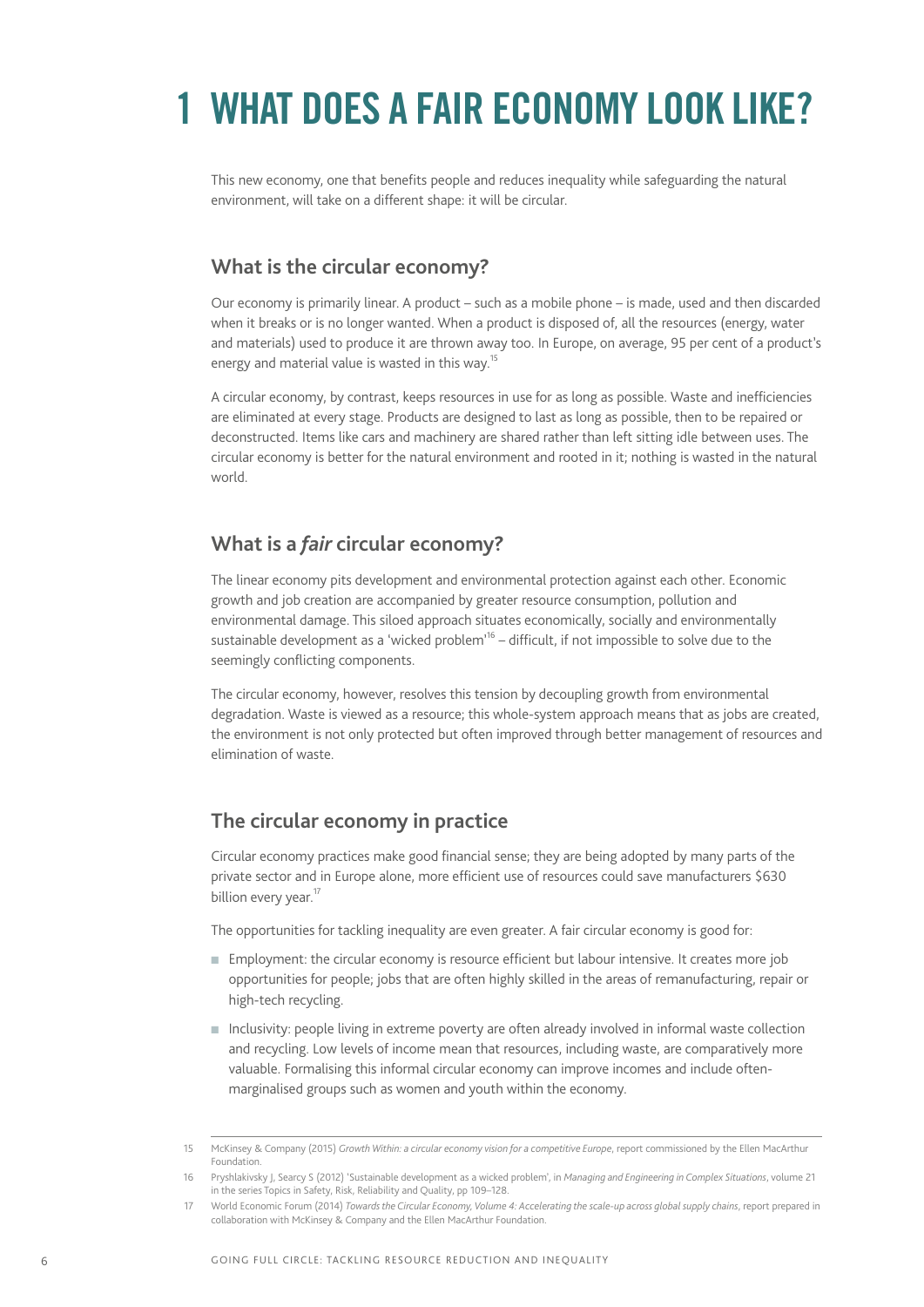- <sup>n</sup> Health and well-being: every year, around nine million people die from diseases linked to the mismanagement of waste and pollutants.<sup>18</sup> The circular economy is beneficial for the health of those living and working around waste – reducing sulphur dioxide and other emissions that plague cities in the developing world, mitigating soil and water contamination from waste and improving the oftenhazardous working conditions of informal waste pickers.
- <sup>n</sup> Future generations: ensuring the ability of future generations to meet their needs has long been a central tenet of development.<sup>19</sup> The linear economy is, however, costly to future generations in several ways:
	- Our current resource use exceeds the rate at which these resources are naturally replenished. The finite resources that we use now will not be available in the future.
	- Manufacturing can be a polluting process. Every time a product is replaced, instead of reused, repaired or reconstructed, more pollutants are released into the environment.
	- Manufacturing replacements also makes the linear economy more carbon intensive. If the energy to make products comes from fossil fuels, more greenhouse gases are produced. In addition, greenhouse gases are released from waste in landfill and dump sites. The circular economy could make a significant contribution to mitigating climate change: in India alone, greenhouse gas emissions could be reduced by 44 per cent by 2050 through the adoption of circular practices.<sup>20</sup>

A linear economy leaves future generations more at risk from changes in the climate and less well equipped to cope with them. By contrast, the circular economy is fair for future generations, ensuring that they will have resources available and a clean environment.

#### **Case study: China's Suzhou Industrial Park**

China's use of raw materials has continued to grow, and by 2011, it was consuming more raw materials than all 34 members of the Organisation for Economic Co-operation and Development (OECD) put together.<sup>21</sup> This is partly driven by China's contribution to global industry: the country produces twothirds of the world's cement and half of the world's steel.<sup>22</sup> China's national circular economy pilot programme is a response to this situation and an attempt to make the best use of materials and energy.

In 2005, 13 industrial parks were selected to participate in the pilot programme, including the Suzhou New District (SND). In this eco-industrial park, companies share water, energy and their waste and recycling processes. The government's pilot programme incentivises companies to collaborate and link up their supply chain through industrial symbiosis: the waste materials from one industry's processes are used as the raw materials for another. This saves money and reduces waste. For example, in SND the waste copper from one company is used by another to make electronic circuits, reducing the need for newly mined copper. By 2010, 96 per cent of the solid waste produced in the park was being used elsewhere.<sup>23</sup> As of 2014, there were more than 16,000 enterprises, including around 4,000 manufacturing firms, based in the park; the scale of industrial symbiosis is larger than anything in highincome countries. The introduction of industrial symbiosis has reduced sulphur dioxide emissions and organic water pollutants by 38 per cent and 47 per cent respectively, $^{24}$  significantly improving air and water quality for local residents.

24 Ibid.

<sup>18</sup> UNEP (2015) *Pollution is the Largest Cause of Death in the World*, UNEP SDG fact sheet, available at<http://observatoriodasauderj.com.br> Malaria mortality figures from www.who.int/gho/malaria/epidemic/deaths/en.

<sup>19</sup> Brundtland (1987) *Report of the World Commission on Environment and Development: Our Common Future*.

<sup>20</sup> The Ellen MacArthur Foundation (2016) *Circular Economy in India: Rethinking growth for long-term prosperity*, available at [www.ellenmacarthurfoundation.org.](http://www.ellenmacarthurfoundation.org)

<sup>21</sup> Mathews J A, Tan H (2016) 'Circular economy: Lessons from China', *Nature* 531, 7595, available at [www.nature.com](http://www.nature.com) 

<sup>22</sup> Mathews J A, Tan H (2015) *China's Renewable Energy Revolution*, Palgrave.

<sup>23</sup> Mathews J A, Tan H (2016) 'Circular economy: Lessons from China', *Nature* 531, 7595, available at [www.nature.com.](http://www.nature.com)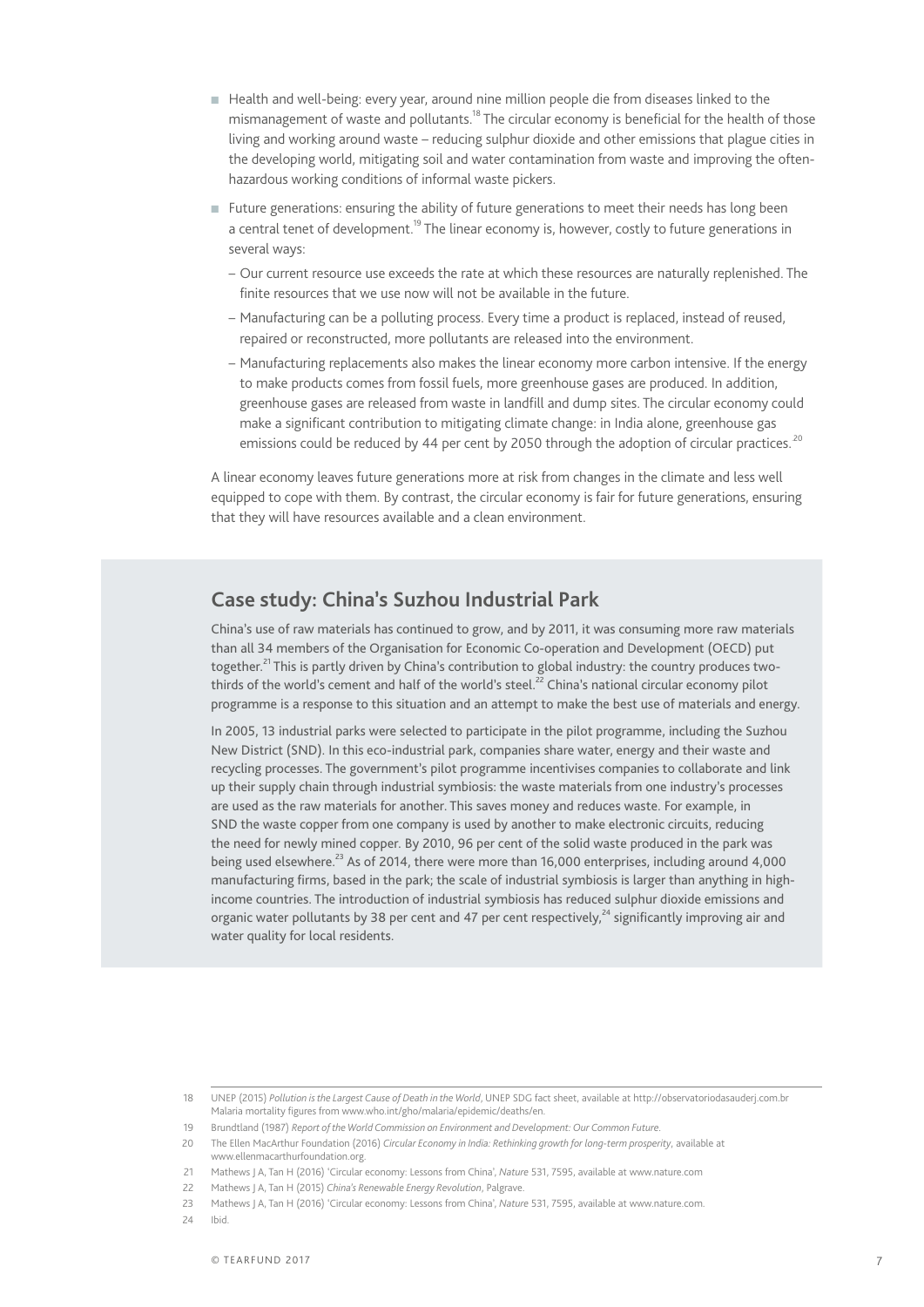#### **Case study: Tearfund Brazil and Instituto Solidaire**

Coqueiral, where the Instituto Solidaire is located, is an informal settlement in Recife, Brazil. Its poor residents live on the only land available: a dense network of alleys beside a river. The settlement has no sanitation system or formalised waste collection, so human and solid waste is disposed of in the river. This affects not only the local community, but also those living for many miles along its banks throughout Recife. The river has a tendency to flood after heavy rain, which is exacerbated by the waste it contains. The flood waters enter and destroy local homes, carry disease, and in the worst instances have been known to wash people away.



Female entrepreneurs turn waste into household items. Eleanor Bentall/Tearfund

The people in this community have taken a three-pronged approach to address the waste problem:

**1. Waste collection by the community**

Instituto Solidaire, with support from Tearfund, mobilised the local community to help to clear the river of waste and so reduce the chance of flooding. They also trained local people to be prepared for potential floods, so that if it does still occur, they are equipped to respond quickly and safely.

#### **2. Waste as resources for female entrepreneurs**

In 2013, Instituto Solidaire set up an artisan cooperative, the Seleta project, to enable mothers to earn their own income. The women collect discarded plastic bottles and use them to create four innovative types of high-value-added products: household items, home decorations, souvenirs and fashion accessories. Financial independence gives the women choice and agency. This, along with the emotional support the women give each other, is hugely empowering. One woman was experiencing domestic violence from her husband; the self-esteem, confidence and income she gained from Seleta enabled her to stand up to her husband. Now, the violence has ended.

#### **3. Advocating for change**

A local pastor and graduate from the Tearfund-supported School of Faith and Politics drew together a group of 15 local churches whose members were affected by the flooding to develop a grassroots environmental campaign, 'Clean river, healthy city'. The group brought on board students from the main university in Recife, who volunteered to create publicity materials for local schools and churches about the environment and the problems of waste. Following a request from the group of pastors, a public hearing on river conditions was held in June 2016. It brought together members of the city council and public authorities, as well as representatives of local associations, schools, churches and the general public, thus ensuring municipal involvement in the community's problem. A petition calling for the state government to take action on the river and waste collected 12,904 signatures directly from community members and a further 469 signatures online. The campaign secured a public hearing with the State Legislative Assembly of Pernambuco in April 2017 for the community to call for a clean-up of the river.

Through creating jobs, and improving health and the environment, fair circular economy practices could play a significant role in addressing inequality for communities today and for generations to come in low- and middle-income countries. These case studies are just a hint of what is possible if circular practices were adopted more widely.

**THROUGH CREATING JOBS, AND IMPROVING HEALTH AND THE ENVIRONMENT, FAIR CIRCULAR ECONOMY PRACTICES COULD PLAY A SIGNIFICANT ROLE IN ADDRESSING INEQUALITY FOR COMMUNITIES TODAY AND FOR GENERATIONS TO COME**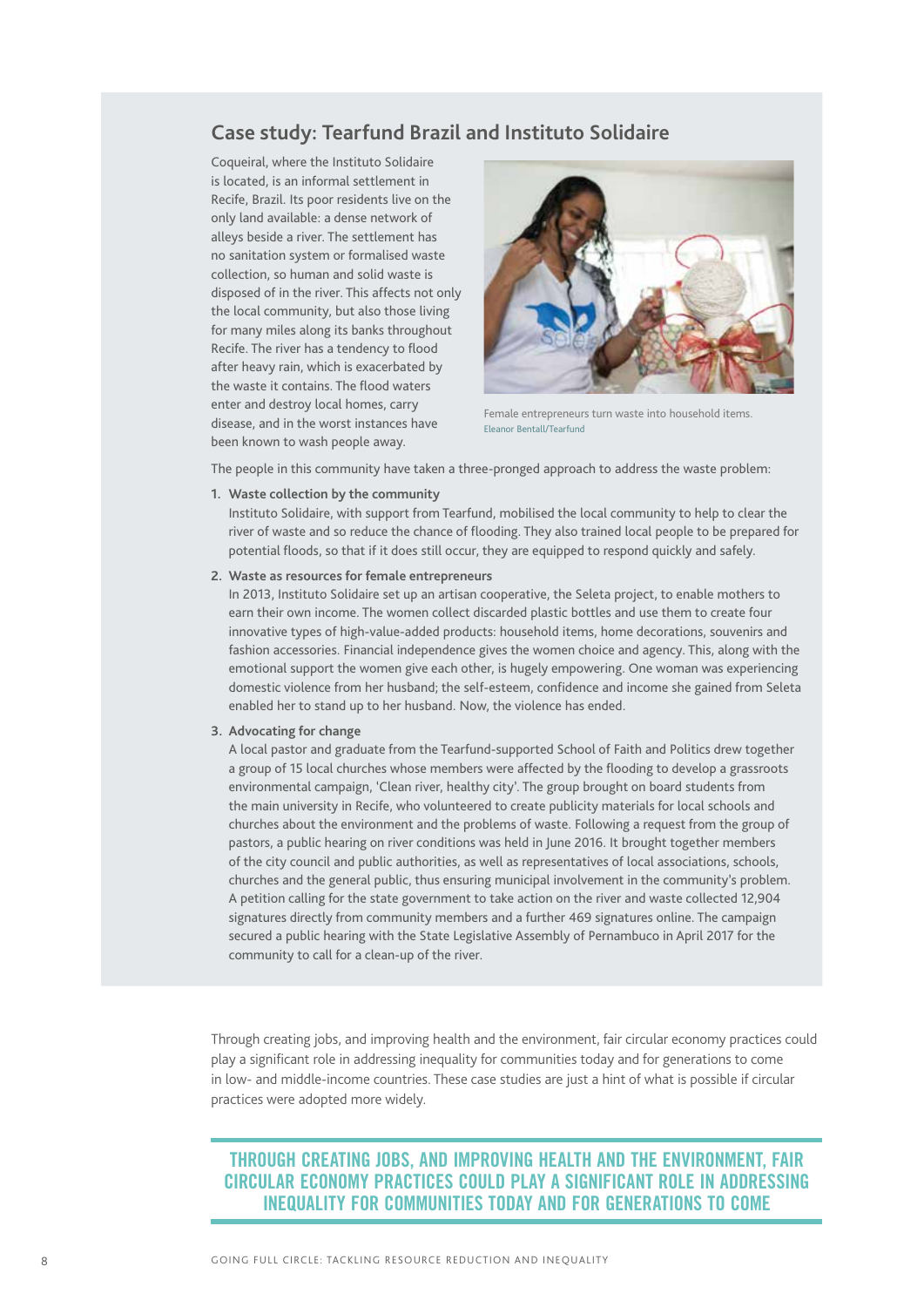# **2 MOVING FORWARD: THE LEADING EDGE**

A transition to a whole-system approach requires the participation of actors throughout the entire process. As mentioned, circular economy practices can already be found in diverse sectors in low-, middle- and high-income countries. This is, however, just a hint of what is possible. These examples of good practice should be used to promote the widespread adoption that is needed to fully realise a transition to long-term and equitable growth that also protects the resource foundations upon which the modern world is built. All levels of the supply, distribution and consumption chain can and should play a role in this.

To identify some of the current gaps in practice and opportunities for various sectors, St Paul's Institute and Tearfund brought together representatives from a number of prominent organisations working across the circular economy, sustainable investment and global development. These discussions took place under the Chatham House Rule to encourage people to speak freely and openly about the challenges they face and the gaps in current understanding.

These conversations were a starting point, as are the following questions and recommendations synthesised from the discussions. The list below is not intended to be exhaustive, but is instead an invitation to identify new opportunities, and to connect on initiatives already in motion to further engage with the circular economy in practice. This will place businesses and policymakers at the leading edge of the transition to a more inclusive economic model.

#### **Key opportunities and questions for…**

#### **Policymakers**

- <sup>n</sup> Champion the circular economy as an approach to reduce climate change impacts and environmental damage. What would a zero-carbon or sustainable growth model look like for the UK economy?
- <sup>n</sup> Work with business to support the transition to a circular economy in low- and middle-income countries, for example through facilitating knowledge and technology sharing.
- <sup>n</sup> Create more conducive conditions for circular practices to be adopted or expanded. This could be by relaxing regulatory hurdles that can hamper new ideas in the circular economy. Alternatively, tightening regulations to insist businesses provide information on how to repair products, or declare the percentage of recycled materials in a product, would encourage consumer awareness.
- Consider what the narrative is for the UK in a post-Brexit context and who is creating it.
- <sup>n</sup> Determine whether new protections are needed for certain sectors. For example, how do we protect consumer rights? What protections are needed for self-employed micro-industries? What are the legal and intellectual property rights for circular economy designs?

#### **Business community**

- <sup>n</sup> Circular practices should be built into design. Businesses should consider how to integrate sustainability and poverty reduction into the core design of goods and services.
- <sup>n</sup> Think about how you can work with key intermediaries such as McKinsey & Company, the Ellen MacArthur Foundation, Chatham House and Tearfund, which already have programmes on the subject.
- <sup>n</sup> Consider knowledge and technology sharing and the dissemination of case studies to incentivise others to find ways in which the circular economy can work in their businesses, including between European and developing country operations.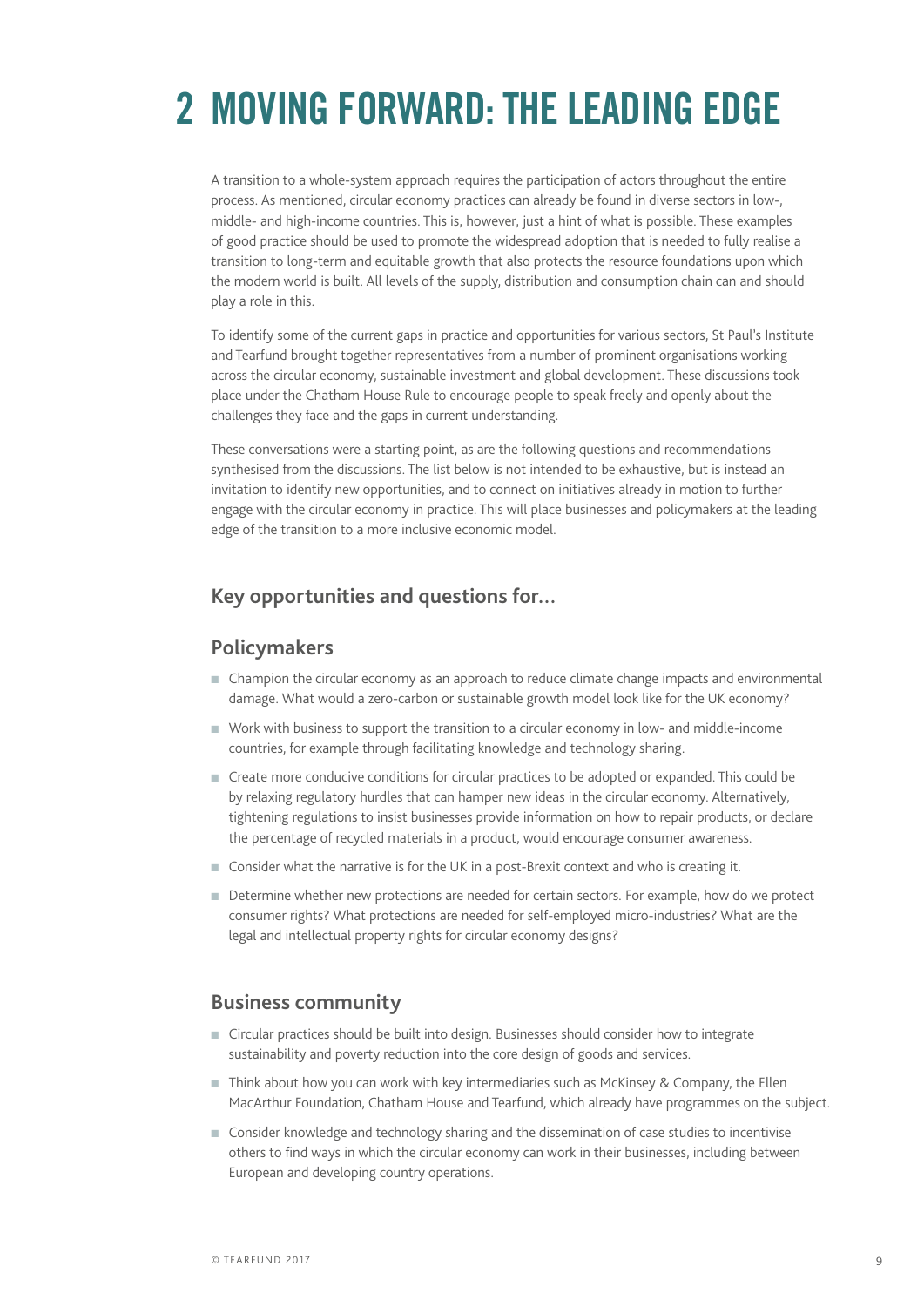<sup>n</sup> Encourage your research and development or innovation labs to consider how this concept might apply in your business, for example making products more durable and repairable.

#### **Investors**

- <sup>n</sup> There is a need to find a shared language that helps communicate proven examples of success with relevant metrics to investors.
- <sup>n</sup> Consider how the circular economy as practised by exemplary companies creates long-term value for shareholders and stability for local economies.
- <sup>n</sup> Devote more resources to resource efficiency projects. Circular investments can offer excellent social and environmental returns.
- <sup>n</sup> Identify opportunities to support small to medium-sized enterprises and upscale existing circular practices.

#### **Researchers**

- <sup>n</sup> Understand how change happens. How does systems change actually work? This is often overlooked in discussions about alternatives.
- <sup>n</sup> Identify types of circular interventions that are effective in creating income opportunities and health and environmental benefits for local communities in a development context. The direction of change and the needs of local communities are different around the world. What are the common factors that enable circular practices to thrive?
- $\blacksquare$  Find knowledge sharing opportunities with other sectors; this could be an opportunity to pursue funding collaborations. What could the developed world learn from best practice in developing countries?
- <sup>n</sup> Explore how to mitigate the displacement effect on small businesses dependent on repair, service and recycling work.

#### **Non-governmental organisations**

- $\blacksquare$  Identify innovative case studies from the developing world to showcase worldwide as examples of best practice.
- $\blacksquare$  Tell the story. Communicating what is possible is critical when bridging the gap from current practice to a transformed economy. How can we mainstream good news stories and positive case studies? Who are the best messengers and what language should they be using to encourage effective change?

**SUPPORT LOCAL COMMUNITIES IN ADOPTING OR EXPANDING CIRCULAR PRACTICES TO REAP THE ECONOMIC, SOCIAL AND ENVIRONMENTAL BENEFITS**

<sup>n</sup> Support local communities in adopting or expanding circular practices to reap the economic, social and environmental benefits.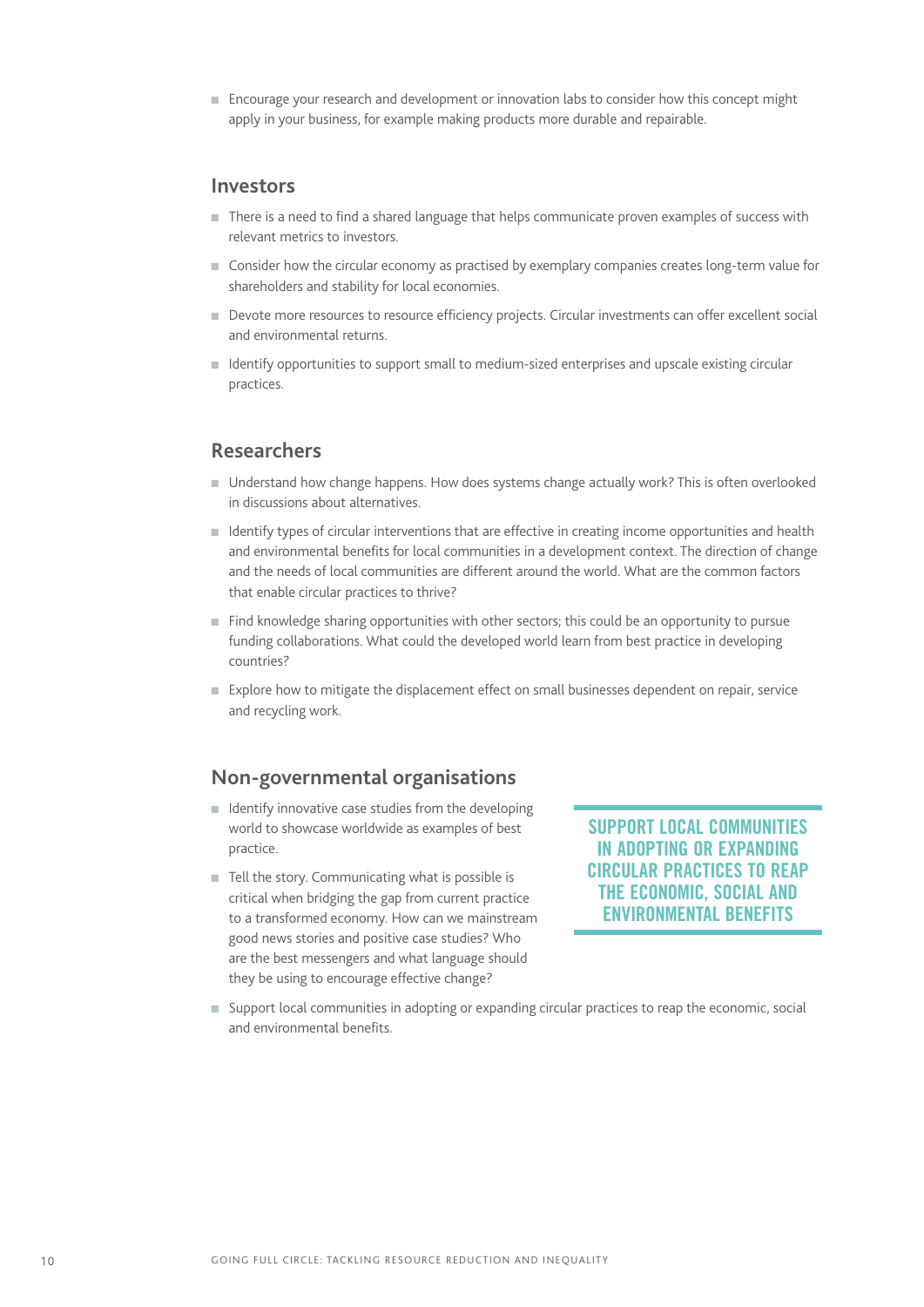# **3 CONCLUSION: WIDENING THE CIRCLE**

The circular economy is a different way of thinking about the world. The private sector is already recognising and adopting it to great financial benefit, but by widening its implementation, the benefits can extend to low- and middle-income countries, to creating jobs and improving health and the environment.

#### **THE CIRCULAR ECONOMY AT ITS BEST; CREATING A SYSTEM WHERE BOTH PEOPLE AND NATURE THRIVE**

More widespread adoption of circular practices would be marked by transitions: from environmentally damaging economic growth to economic and environmental prosperity; from a disposable business approach to waste eliminated from the system; and from passive consumers to active citizens. Future prosperity requires diverse actors and organisations to embrace a different approach. Only then will we see the circular economy at its best, creating a system where both people and nature thrive.



Waste in the river at Recife affects the local community and people living for miles along its banks. Eleanor Bentall/Tearfund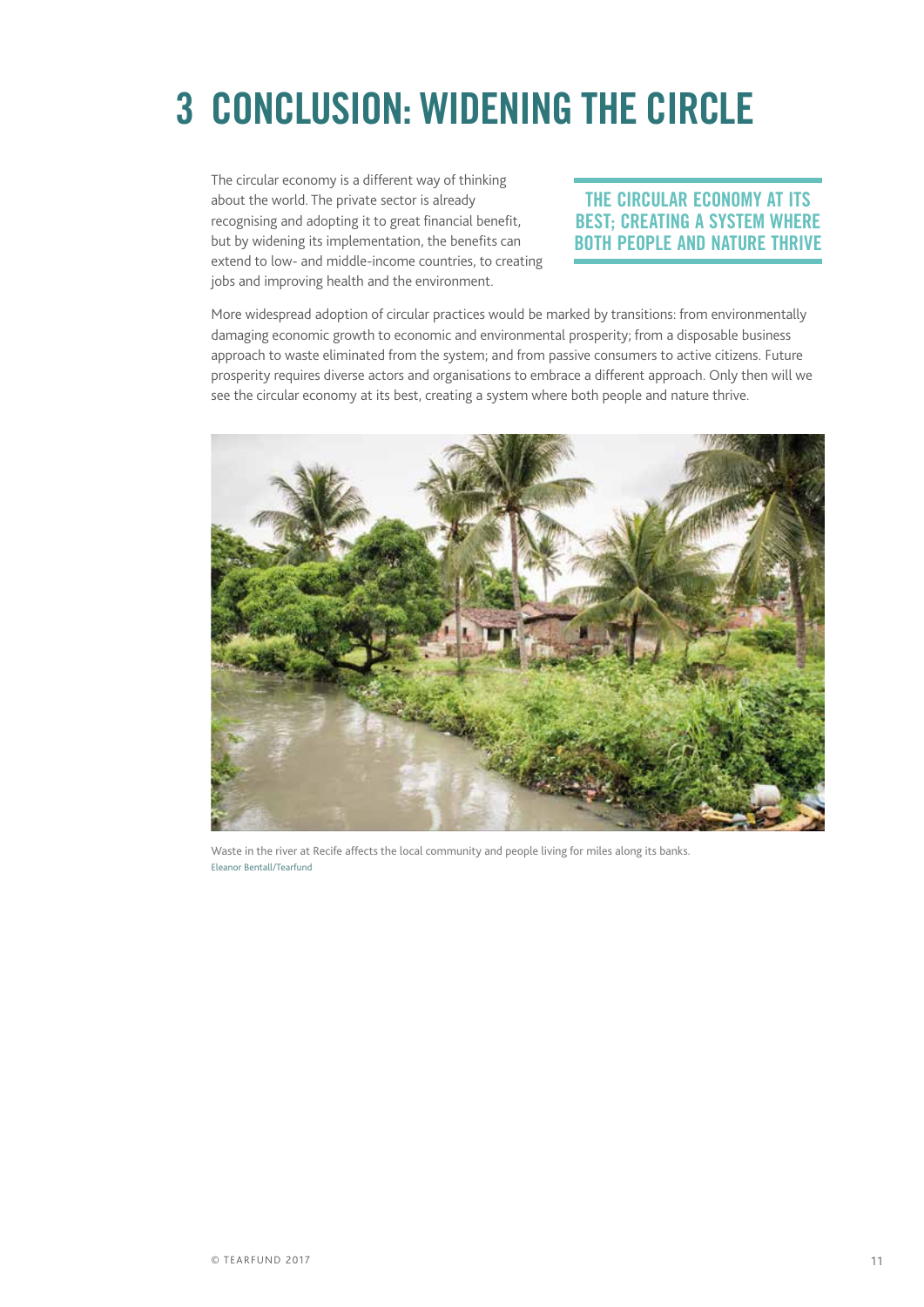### **FURTHER RESOURCES**

#### **Resources on the circular economy in a development context**

Gower R, Schröder P (2016) *Virtuous circle: how the circular economy can create jobs and save lives in low and middle-income countries*, Tearfund, available at [http://tilz.tearfund.org/en/resources/policy\\_and\\_](http://tilz.tearfund.org/en/resources/policy_and_research/sustainable_economics/the_circular_economy/) [research/sustainable\\_economics/the\\_circular\\_economy/](http://tilz.tearfund.org/en/resources/policy_and_research/sustainable_economics/the_circular_economy/)

Fernandes A (2016) *Closing the loop: the benefits of the circular economy for developing countries and emerging economies*, Tearfund, available at [http://tilz.tearfund.org/en/resources/policy\\_and\\_research/](http://tilz.tearfund.org/en/resources/policy_and_research/sustainable_economics/the_circular_economy/) [sustainable\\_economics/the\\_circular\\_economy/](http://tilz.tearfund.org/en/resources/policy_and_research/sustainable_economics/the_circular_economy/)

*How waste can save lives and create jobs*, Tearfund, four-minute film, available at <https://www.youtube.com/watch?v=WYFS6ONRlZA&t>

#### **Other resources**

The Ellen MacArthur Foundation (2014) *Towards the Circular Economy, Volume 3: Accelerating the scaleup across global supply chains,* report prepared in collaboration with the World Economic Forum and McKinsey & Company.

The Ellen MacArthur Foundation (2016) *Circular Economy in India: Rethinking growth for long-term prosperity*, available at [www.ellenmacarthurfoundation.org](http://www.ellenmacarthurfoundation.org)

Evans A, Gower R (2015) *The restorative economy: completing our unfinished millennium jubilee*, Tearfund, available at [http://tilz.tearfund.org/~/media/files/tilz/research/tearfund\\_therestorativeeconomy.pdf](http://tilz.tearfund.org/~/media/files/tilz/research/tearfund_therestorativeeconomy.pdf)

GIZ (2011) *Recovering resources, creating opportunities: integrating the informal sector into solid waste management*, available at [www.giz.de](http://www.giz.de)

McKinsey & Company (2015) *Growth Within: a circular economy vision for a competitive Europe*, report commissioned by the Ellen MacArthur Foundation, available at [www.ellenmacarthurfoundation.org](http://www.ellenmacarthurfoundation.org)

UNEP (2015) *Pollution is the Largest Cause of Death in the World*, UNEP SDG fact sheet, available at <http://observatoriodasauderj.com.br>

World Economic Forum (2014) *Towards the Circular Economy, Volume 4: Accelerating the scale-up across global supply chains*, report prepared in collaboration with McKinsey & Company and the Ellen MacArthur Foundation.

WRAP (2015) *Economic Growth Potential of More Circular Economies*, available at [www.wrap.org.uk/content/circular-economy-study-identifies-3-million-jobs-across-europe](http://www.wrap.org.uk/content/circular-economy-study-identifies-3-million-jobs-across-europe)

All webpages accessed February 2017.